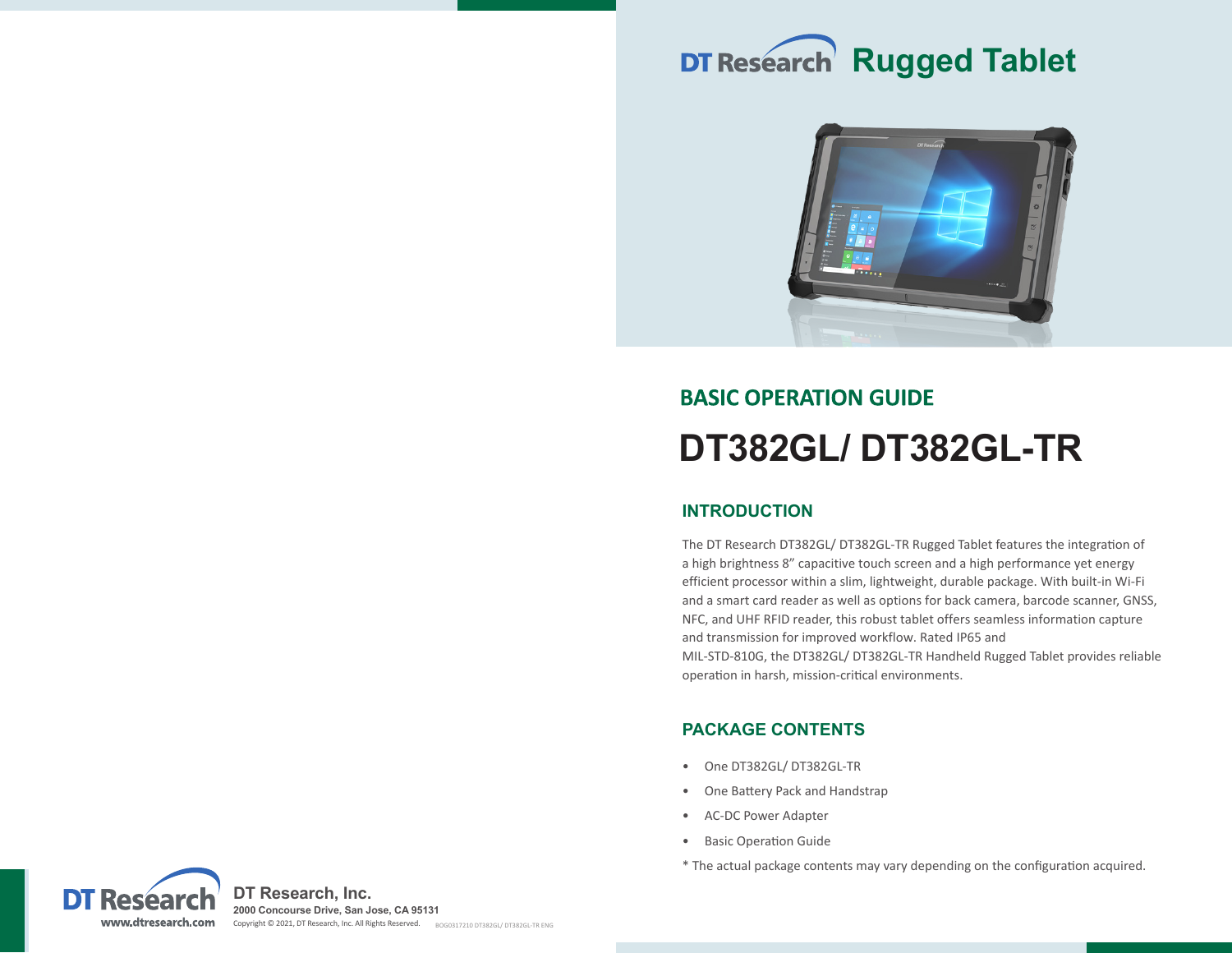# **The DT382GL/ DT382GL-TR**



#### **Input/ Output Ports**

USB Type-C Port (power input) **A** Audio Jack **B** USB Port **C**

#### **Data Capture Modules**

- Smart Card Reader Barcode Scanner (optional) **D E**
- Back Camera (optional) **F**

#### **Button Functions**

- **BUTTON ACTION** Power Button Windows Key Button Programmable Buttons Brightness Control Buttons RFID Reader Trigger Button/  $\mathbf 0$ **4 2 5 3**
	- Programmable Button
	- Barcode Scanner Trigger Button/ Programmable Button **6**

# **PRECAUTIONS**

- Always exercise care when operating and handling the DT382GL/ DT382GL-TR
- Do not disassemble any portion of the DT382GL/ DT382GL-TR, as this will void any product warranty.
- Do not use any power adapter or charging cradle other than the one provided with the tablet or acquired from the manufacturer or its partners.
- In the unlikely event that abnormal noise, strange odor, or smoke is present, immediately power down the DT382GL/ DT382GL-TR and disconnect all power sources. Please report the problem to your device provider immediately.

# **OPERATION**

## **Powering ON and OFF**

To activate DT382GL/ DT382GL-TR, push and quickly release the Power Button. The display will come on in a few seconds. To put the DT382GL/ DT382GL-TR in standby mode, push and quickly release the Power Button. To turn the DT382GL/ DT382GL-TR off for extended storage, power off safely using any software function that "shuts down computer" provided in the software operating system.

## **NOTE:**

The battery packs shipped with your tablet may be low in power - please use the AC-DC adapter with the DT382GL/ DT382GL-TR when setting up for the first time to fully charge the battery pack.

### **NOTE:**

To conserve power, push and quick release the Power Button to make the tablet in standby mode while not in use. Pushing briefly on the same butt on will wake up the system.

### **NOTE:**

**3** Unplug/ replug the AC-DC adapter to the DT382GL/ DT382GL-TR a few times to When the battery pack is charging, the blue-colored Battery LED should blink slowly. If plugging in the AC-DC adapter does not trigger this blinking activity and the LED stays dark, the battery pack(s) may have been drained substantially. activate the charging process.

### **NOTE:**

Avoid using the Power Button ("hold 4+ seconds" feature) to turn off the tablet—this form of hardware shutdown is intended to be a means of recovery from lockups, and not as normal operation.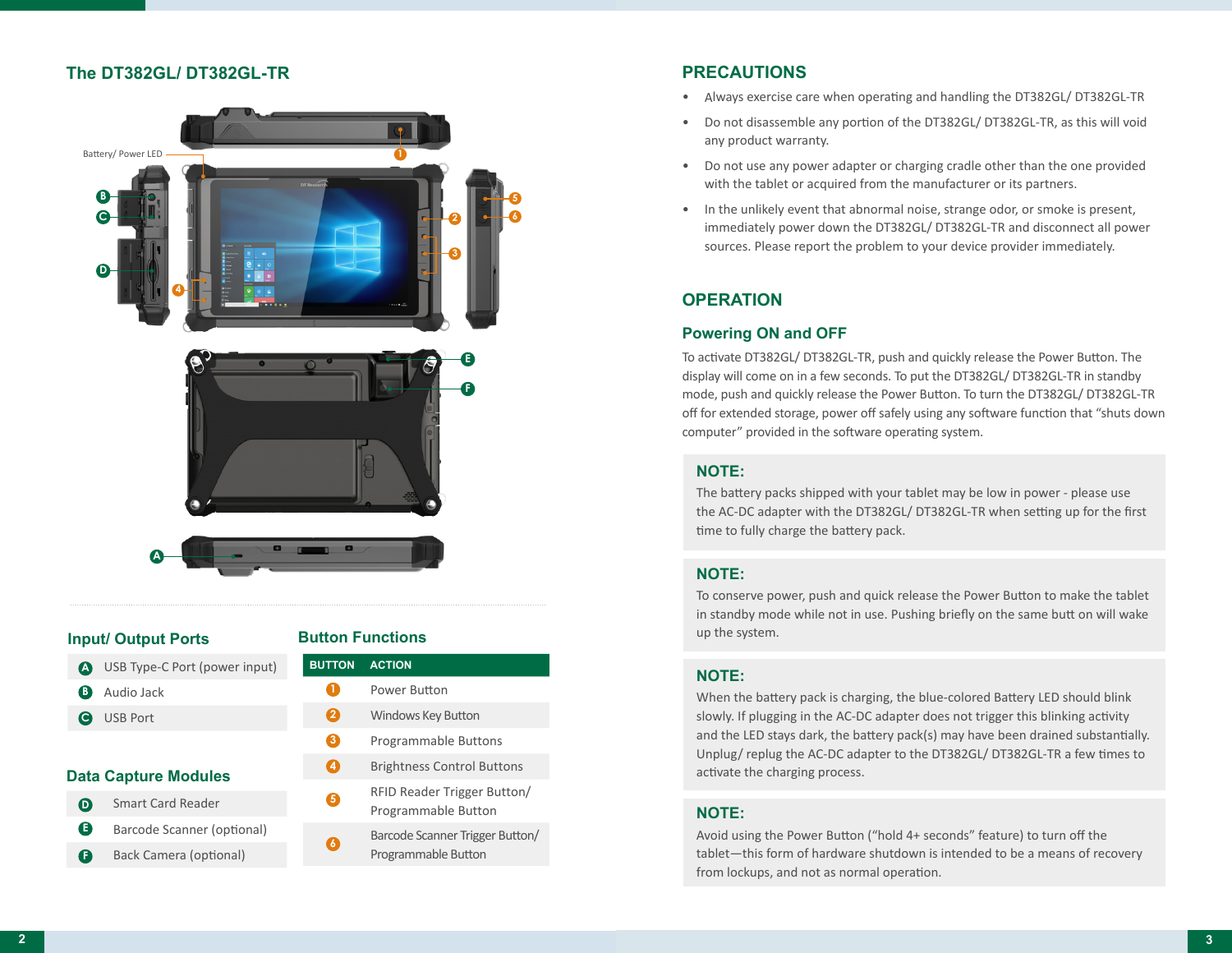# **Start Up**

If the power up (from Standby mode or otherwise) is successful, the appropriate interface will be displayed after a launch sequence of several seconds. The wireless LAN connection may take 10-15 seconds to be established.

## **Wireless Networking**

#### **Wireless LAN**

The DT382GL/ DT382GL-TR is often delivered with an embedded (user-inaccessible) 802.11ac LAN adapter equipped with a hidden custom antenna.

- Through the support of typical WLAN adapters, the DT382GL/ DT382GL-TR should be able to detect all 802.11 access points in the vicinity for you to select the access point of your choice for connection.
- The SSID and WEP/WPA/WPA2 (if enabled) parameters on the DT362G and the access points have to match. The SSID is case-sensitive and it is recommended that you enable WEP/WPA/WPA2 encryption (or advanced alternatives) for secure access.
- When WEP/WPA/WPA2 is enabled, you may need to consult your network administrator or your networking equipment literature to properly configure associated settings such as Authentication mode, etc.
- Refer to the access point operating manuals for setting up the 802.11 access points.

## **Data Capture Module Operation Guide**

If your DT382GL/ DT382GL-TR comes with an RFID Reader refer to the steps below to configure the settings.

#### **UHF RFID Reader:**

The optional UHF RFID reader supports EPC Gen2V2 and ISO 18000-63 standard. To develop an application to use the UHF RFID reader, contact your device provider for a UHF RFID reader API package

#### **NOTE:**

To ensure the system performance, turn on only the symbologies you are going to use.

## **For More Support**

Users can download the Tablet Modules Basic Operation Guides from the DT Research website.